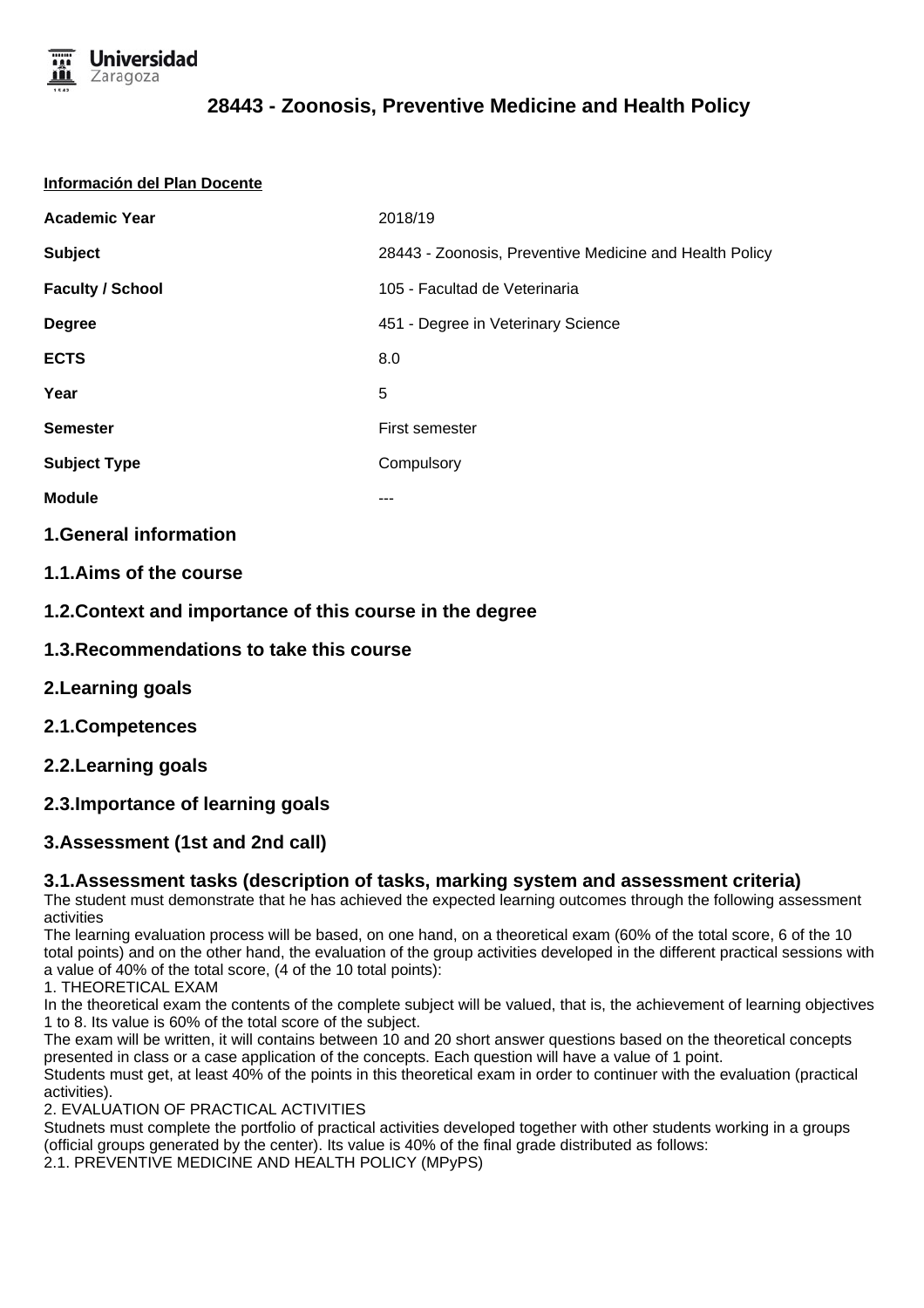Compute with two points of the four possible. Evaluates the achievement of learning objectives 1, 2, 3, 4, 5, 6 and 7 The practical part that corresponds to the elaboration, by each group of practices, of a POSTER (integrated in practical activity 2 of Preventive Medicine (5 different practices of Preventive Medicine) will be scored. The poster will be presented in a class session where the evaluation of the same will take place, evaluation that will be carried out, on the one hand, by the classmates of other different groups, and on the other hand by the teacher responsible for the activity. The final grade of the poster will be half of the final practice mark (a maximum of 2 points in total) and half will be obtained (1 point) from the notes assigned by the classmates and the other half (1 point) note awarded by the teacher. The explanation given to the case, the clarity in the presentation of the results and the justification of the proposed measures will be assessed both by the faculty and by the students. For this purpose, a guide will be given that will be used as a reference in the evaluation. This note will be adjusted to what was observed by the professor from the operational point of view and the interest shown in the set of 2.2. ZOONOSIS (Z)

It evaluates the achievement of learning objectives 1, 2, 3, 6 and 8.

Teachers will assess the activity developed in practical session 1 (of a set of 2 practices of Zoonoses), Students must elaborate a TECHNICAL REPORT according to a reference guide that they receive. Evaluation of the activity will be based on assessing the quality of the report carried out . This practice constitutes the other 2 points of the practices evaluation.

In the remaining practical activities 1, 3, 4 and 5 of Preventive Medicine and 2 of Zoonoses, attendance will be assessed (present or absent), being necessary to have attended all the practical sessions to be able to past the subject: Those students who have some practice without doing, must be presented to a practical examination of those sessions that have not attended.

FINAL MARK: Cumulative note of the theoretical evaluation (6 points) and the two parts of the practical activity (2 points Preventive Medicine and 2 Zoonoses points).

This final mark may be INCREASED with various voluntary activities that are offered to students at the beginning of the year as activities of the XALOC CLUB of preventive medicine. These are PRESENTATIONS of health topics in Secondary Education Schools, development of DEBATES, elaboration and COMICS for social information or case presentation in TECHNICAL WORKSHOPS in Preventive Medicine. Participation is voluntary. Every student can take part in a maximum of two activities. Each activity carried out increases between 0.5 and 1 point (depending on the quality of the work) the final mark obtained in the subject (theory and practices).

## **4.Methodology, learning tasks, syllabus and resources**

## **4.1.Methodological overview**

The fact that it is an applicative subject (it uses the concepts and knowledge of other subjects), makes that the whole part of the time we are working with case studies. This tool also allows the development of transversal skills such as leadership, decision making, ability to take decisions or the development of critical thinking.

## **4.2.Learning tasks**

The proposed learning activities are presented in the program part of this guide

| Subject:                                         |               |               |                    |  |  |  |
|--------------------------------------------------|---------------|---------------|--------------------|--|--|--|
| ZONOSES, PREVENTIVE MEDICINE AND HEALTH POLITICS |               |               |                    |  |  |  |
| <b>Activity</b>                                  | <b>Groups</b> | Hours/student | <b>Description</b> |  |  |  |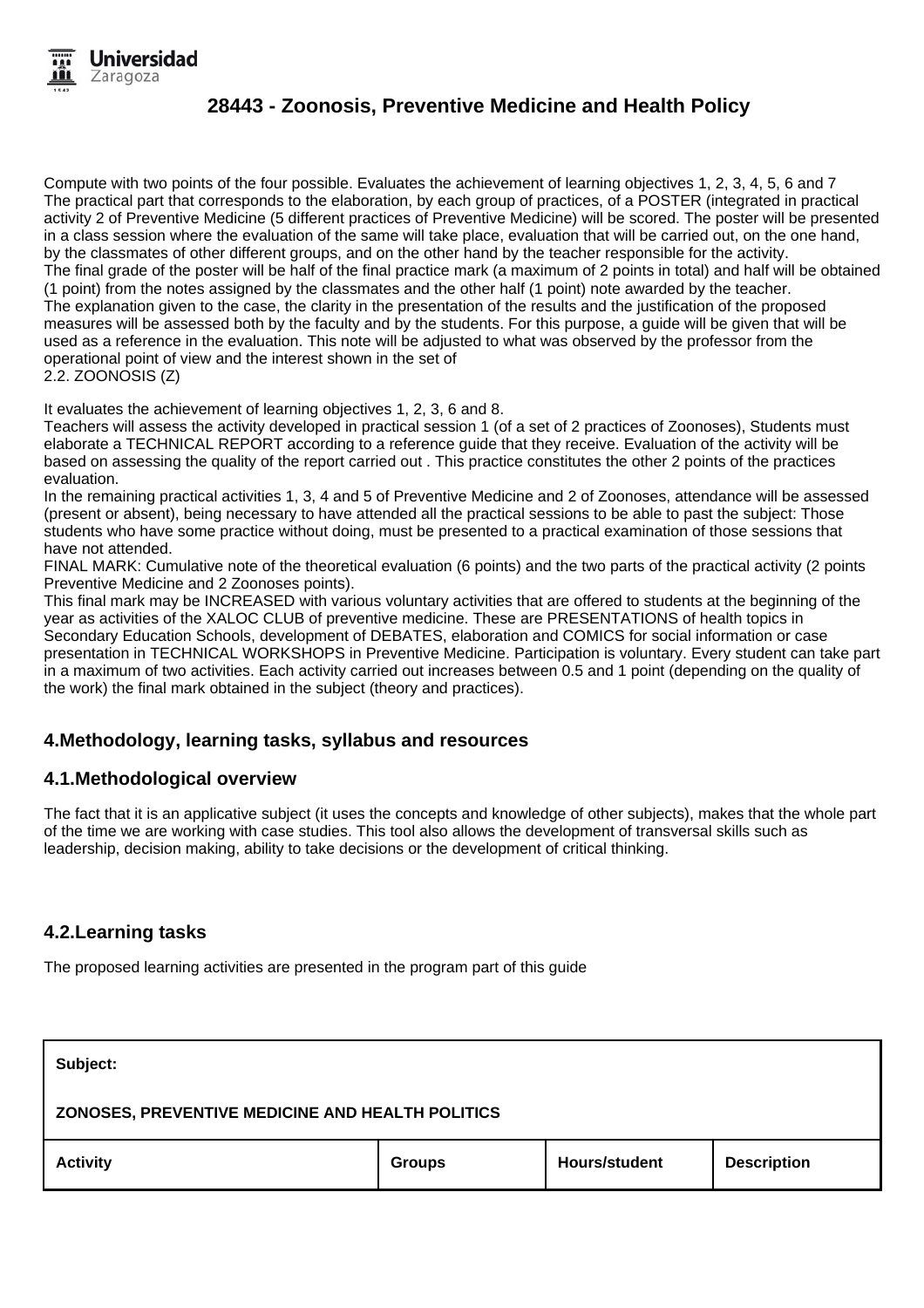

| 1              | <b>ZOONOSES</b><br><b>THEORY</b>          | $\overline{2}$ | 21 | General concepts and<br>zoonose types                                                                 |
|----------------|-------------------------------------------|----------------|----|-------------------------------------------------------------------------------------------------------|
| $\overline{2}$ | PREVENTIVE M.<br><b>THEORY</b>            | $\overline{2}$ | 35 | Preventive medicine<br>and health politics<br>concepts and tools                                      |
| 3              | ZOONOSES 1<br><b>PRACTICES</b>            | 6              | 6  | Risk analysis and<br>prevention strategies<br>in public gardens:<br><b>TÉCHNICAL</b><br><b>REPORT</b> |
| 4              | ZOONOSES <sub>2</sub><br><b>PRACTICES</b> | 12             | 3  | Vector borne diseases<br>transmission models                                                          |
| 5              | PREVENTIVE M.<br><b>PRACTICES 1</b>       | 12             | 3  | Diseases outbreak<br>investigation in the<br>farm. Veterinary tools                                   |
| 6              | PREVENTIVE M.<br><b>PRACTICES 2</b>       | 12             | 3  | Biosecurity in the<br>farm. POSTER                                                                    |
| 7              | PREVENTIVE M.<br>PRACTICES 3              | 6              | 3  | Control programs at<br>regional level (IBR /<br>BVD)                                                  |
| 8              | PREVENTIVE M.<br>PRACTICES 4              | 6              | 3  | Erradication programs<br>at national and<br>international level<br>(FMD, PPC)                         |
| 19             | PREVENTIVE M.<br><b>PRACTICES 5</b>       | 12             | 3  | Vaccines and<br>selecction of the<br>programs according to<br>the population and<br>objectives        |

## **4.3.Syllabus**

All contents presented and developed activities are supported on material provided through the ADD of the University of Zaragoza. The materials included theoretical documents, multimedia presentations or documents provided by external partners (pharmaceutical laboratories, field specialists ...) and various examples of different case studies. These case studies present real situations that have been adapted to the training process developed specifically for this subject.